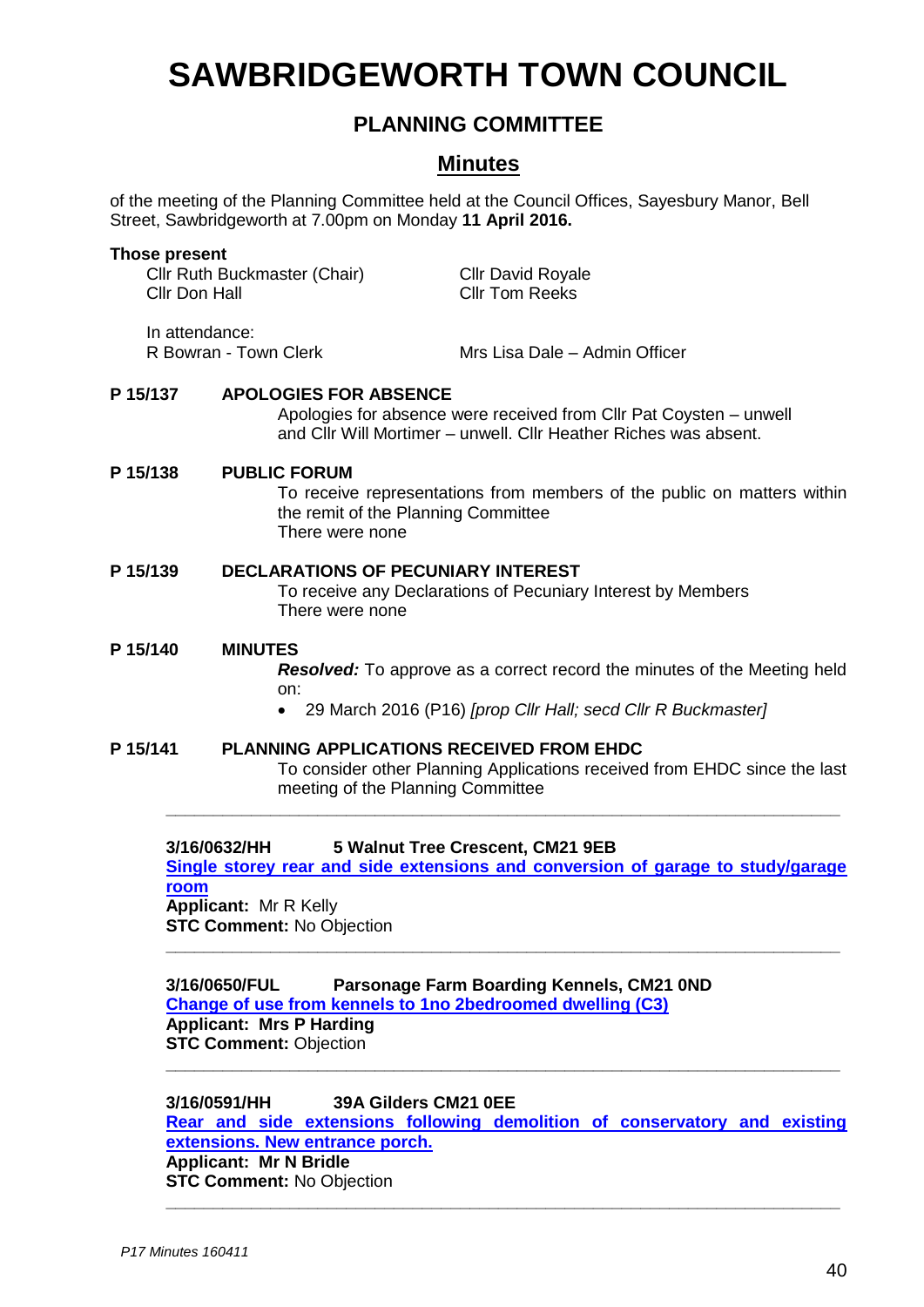#### **P 15/142 LATE PLANNING APPLICATIONS**

To deal with Planning Applications received from EHDC following the Publication of this Agenda and received before 24 March 2016

#### **3/16/0659/HH 38 Bell Street, CM21 9AN**

Replacement Windows

**STC Comment: No Objection** 

# **P 15/143 PLANNING DECISIONS MADE BY EHDC**

To receive Planning Decisions from EHDC

## **3/15/2333/FUL 49 Bell Street, CM21 9AR**

[Change of use of ground floor to A2 \(Financial and professional services\)](https://publicaccess.eastherts.gov.uk/online-applications/applicationDetails.do?activeTab=summary&keyVal=NY9Z4VGLHP800) *STC Comment: No Objection EHDC Decision: Granted*

# **3/16/0262/HH 9 Heron Close, CM21 0BB**

[Single storey side extension to create annexe and single storey rear extension](https://publicaccess.eastherts.gov.uk/online-applications/applicationDetails.do?activeTab=documents&keyVal=O215VJGLIJK00) *STC Comment: No Objection EHDC Decision: Granted*

#### **3/16/0278/HH 52 Elmwood, CM21 9NW**

[Single storey front and rear extensions. New pitched roofs to replace existing flat roofs](https://publicaccess.eastherts.gov.uk/online-applications/applicationDetails.do?activeTab=summary&keyVal=O230JNGLIKD00) *STC Comment: No Objection EHDC Decision: Granted*

# **3/16/0284/HH 18 Hampton Gardens, CM21 0AN**

[Addition of an orangery to the rear of the property](https://publicaccess.eastherts.gov.uk/online-applications/applicationDetails.do?activeTab=summary&keyVal=O248Y4GLIKM00) *STC Comment: No Objection EHDC Decision: Granted*

# **3/16/0210/HH Mandevilles, Bonks Hill, CM21 9HS**

Two storey side extension and single storey rear extension *STC Comment: No Objection EHDC Decision: Refused*

# **3/16/0335/HH 55 Gilders, CM21 0E[H](https://publicaccess.eastherts.gov.uk/online-applications/applicationDetails.do?activeTab=documents&keyVal=O215VJGLIJK00)**

[Demolition of detached garage. Single and two storey side extension with](https://publicaccess.eastherts.gov.uk/online-applications/applicationDetails.do?activeTab=documents&keyVal=O215VJGLIJK00) alterations to [fenestration and new cladding \(Amended scheme to approval 3/15/1410/HH\)](https://publicaccess.eastherts.gov.uk/online-applications/applicationDetails.do?activeTab=documents&keyVal=O215VJGLIJK00) *STC Comment: No Objection EHDC Decision: Granted*

### **3/16/0323/HH 3 Sayesbury Avenue, CM21 0ED** [Single storey rear extensions.](https://publicaccess.eastherts.gov.uk/online-applications/applicationDetails.do?activeTab=summary&keyVal=O230JNGLIKD00) *STC Comment: Objection*

*EHDC Decision: Granted*